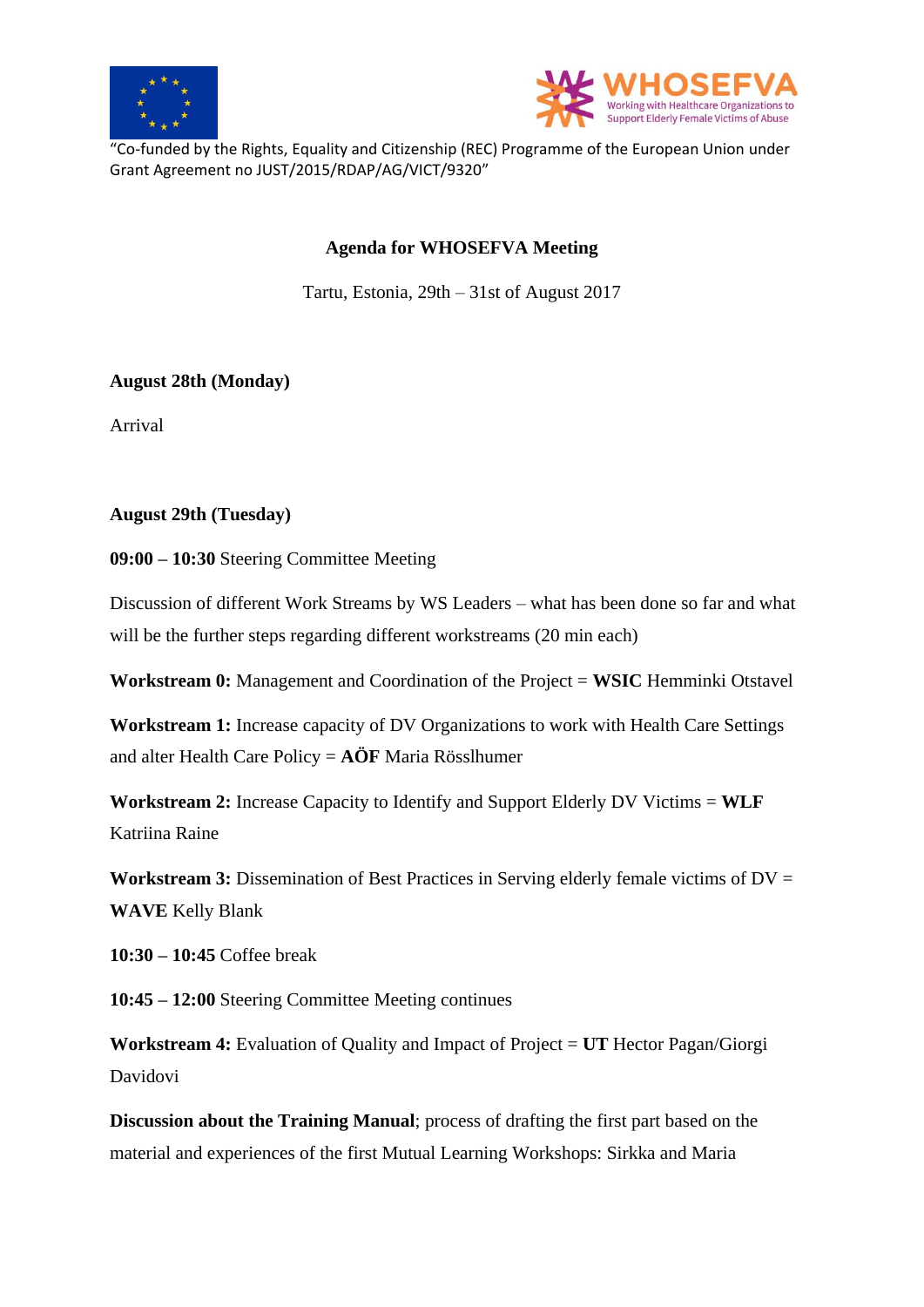



"Co-funded by the Rights, Equality and Citizenship (REC) Programme of the European Union under Grant Agreement no JUST/2015/RDAP/AG/VICT/9320"

# **Introduction of content, aims, timetable and plans of the second Mutual Learning**

**Workshops**. Sirkka and Maria

**12:00 – 13:00** Lunch (Hemminki will send a list with restaurants providing daily offers with reasonable prices)

**13:00 – 15:00** Training "Working with Older Survivors" Sirkka

**15:00 – 15:15** Coffee break

**15:15 – 16:30** Accessibility and good care preventing violence, **Pirkko Justander**, Diversity Specialist, (WLF)

**16:30 – 17:30** Discussion on mutual learning workshops **and the results of the first focus groups**. What the experiences have been so far and what to look from the future? **Maria** will lead the discussion

**19:00** Project Dinner @ Aparaat Restaurant (Kastani 42, Tartu 50410)

### **August 30th (Wednesday)**

**09:00 – 10:15** Training "Teaching Abuse of Older Women" Sirkka and Maria

**10:15 – 10:30** Coffee break

10:30 - 12:30 Training "Practice Procedures" Sirkka and Maria

- 1) (Identification/suspicion of violence/of injuries, speak with eldery people and documentation, present the documentation sheet from Austria), foto documentation (and which standards exist in other countries? = **Maria**
- 2) Assessment of forensic markers and symptoms of possible elder abuse, **Sirkka**
- 3) Screening/Routine Enquiry of elder abuse, **Sirkka**

**12:30 – 13:30** Lunch